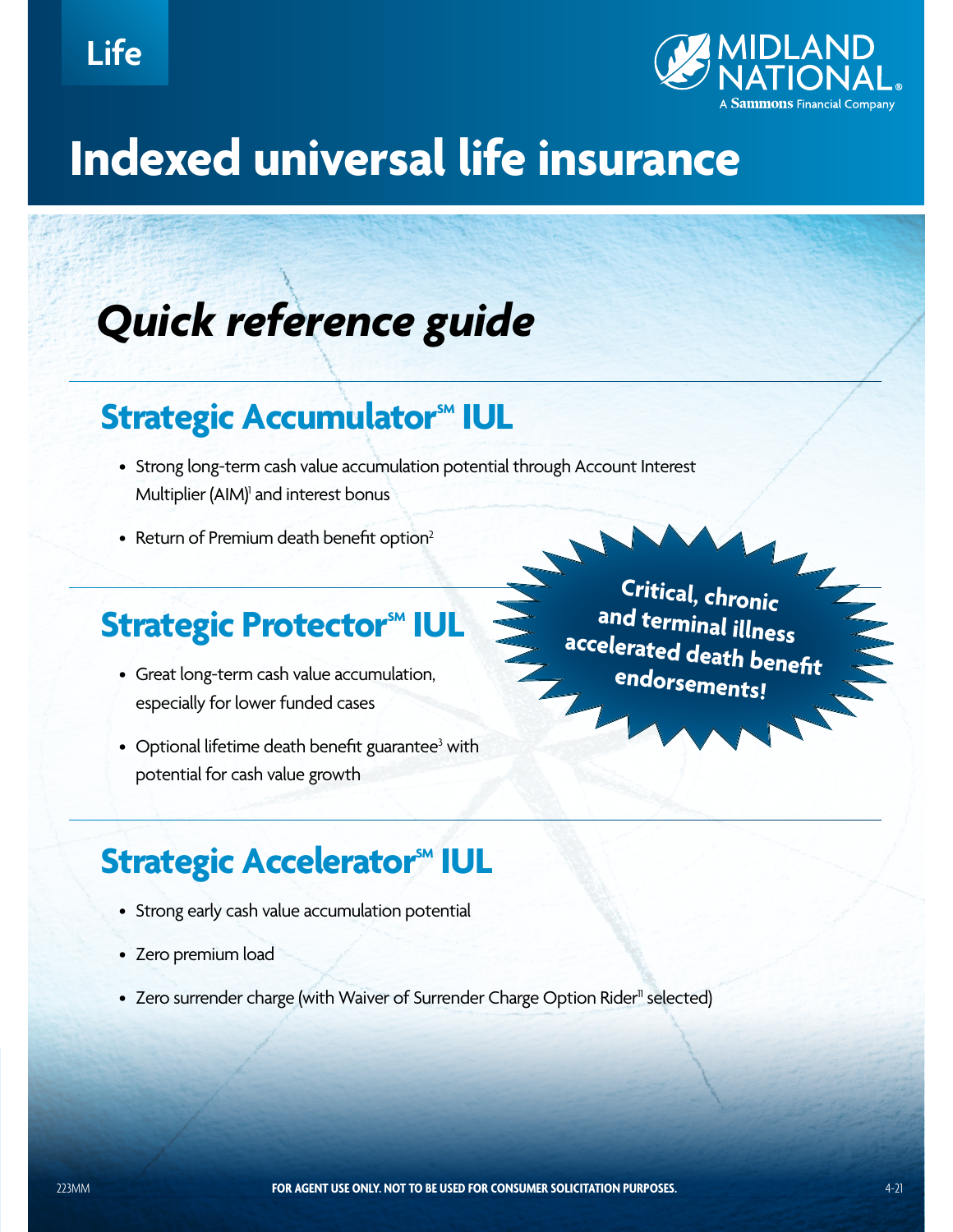

# **Protection – Growth – More**

### **Protection**

#### **Death benefit**

Indexed universal life (IUL) insurance offers a death benefit that's generally free from income taxes.<sup>5</sup> These are permanent policies – they don't expire after a set timeframe like term insurance.

#### **No-lapse guarantee**<sup>3</sup>

Our IUL policies have no-lapse guarantee periods of at least 10 years, in most cases.

#### **Guaranteed death benefit protection**

With Strategic Protector, your client can purchase at issue a guaranteed death benefit through the Premium Guarantee Rider to any age up to 120. This option is flexible – pay more or less premium to adjust the

### **Growth**

#### **Index selections**

Midland National offers various index and crediting method options.

| <b>Index</b><br><b>Selection</b> | <b>Index Crediting</b>                                  | <b>Method</b>                                                     |
|----------------------------------|---------------------------------------------------------|-------------------------------------------------------------------|
| 1                                | Fidelity Multifactor Yield<br>Index <sup>SM</sup> 5% ER | Annual Point-to-Point                                             |
| $\mathbf{2}$                     | <b>S&amp;P 500°</b>                                     | Annual Point-to-Point                                             |
| 3                                | S&P 500°                                                | Monthly Point-to-Point                                            |
| 4                                | S&P 500°                                                | Annual Point-to-Point<br>with Spread                              |
| 5                                | High Participation S&P 500°                             | Annual Point-to-Point                                             |
| 6                                | NASDAO-100°                                             | <b>Annual Point-to-Point</b>                                      |
| 7                                | S&P Mid-cap 400°                                        | <b>Annual Point-to-Point</b>                                      |
| 8                                | Russell 2000 <sup>®</sup>                               | Annual Point-to-Point                                             |
| 9                                | EURO STOXX 50°                                          | Annual Point-to-Point                                             |
| 10                               | <b>Optimal Strategy</b><br>(Multi-Index)                | <b>Optimal Strategy</b><br>(Multi-Index)<br>Annual Point-to-Point |
| 11                               | Uncapped S&P 500°                                       | Annual Point-to-Point                                             |

#### **Interest bonus**

We offer interest bonuses on both the fixed account and the index account. The interest bonus may be earned when we declare a current interest rate that exceeds the guaranteed interest rate.

### **More**

#### **Premium Recovery Endorsement**

If your client's needs happen to change, Strategic Protector includes a Premium Recovery Endorsement (PRE) that allows the policyowner to retrieve some or all of their total paid premiums within a 60-day window after the 15th, 20th and 25th policy anniversary upon full surrender of the policy.<sup>6</sup> This endorsement is available at issue and only when the Premium Guarantee Rider is selected.

#### **Never less than zero percent**

The index account has a zero percent floor and its starting value is reset each year. If the index stays the same or goes down, the value in the index account does not decrease. In no case will the interest credited be less than zero percent, so negative index performance won't inhibit earning potential.



length of the death benefit guarantee.<sup>3</sup> This rider can only be added at issue and a charge for the rider will be deducted from the account value up to age 120.

#### **Return of premium death benefit option2**

Strategic Accumulator and Strategic Accelerator offer a Return of Premium Death Benefit option available at issue. With this option, the death benefit equals the face amount plus the sum of premiums, minus any withdrawn amounts.

Interest bonus percentages are not guaranteed and are subject to change for new policies, however once a policy is issued, the interest bonus percentage established at the time of issue will not change for the life of the policy. For standard policy loans, the interest bonus is not applied to any loaned amount. Both Strategic Protector and Strategic Accumulator offer an interest bonus, while Strategic Accelerator does not.

**Strategic Protector:** Conditionally guaranteed interest bonus on fixed account - If we are crediting interest in excess of the guaranteed interest rate and your client's policy is in effect after the 10th policy anniversary, your client's policy will receive an interest bonus. The interest bonus provides 0.75% above the then current interest rate.

**Strategic Accumulator:** Conditionally guaranteed interest bonus on fixed account - If we are crediting interest in excess of the guaranteed interest rate and your client's policy is in effect after the 10th policy anniversary, your client's policy will receive an interest bonus. The interest bonus provides 1.0% above the then current interest rate. The Account Interest Multiplier is not applied to the interest bonus nor any portion of the account value that is policy debt or the minimum account value.

#### **Choice of policy loans**<sup>7</sup>

Midland National's IUL products offer standard, variable interest rate and net zero-cost loans. Standard loans turn into net-zero cost loans after policy year 5. After that time, contractually guaranteed net-zero cost loans become available in policy years 6 and up. With net-zero cost loans, we guarantee that the interest we charge is the same amount as the interest we credit to the portion of borrowed funds. The result is a net zero cost. The policy year and amount available vary by product.

#### **Cap rate**

The growth rate of the index, up to a declared cap, becomes the interest crediting rate. You can consider it "trading" a bit of the upside potential to gain the downside protection of the floor. Neither the top nor bottom of the index's movement apply to the policy's index account. The interest credited is also subject to a participation rate, which is the percentage of the index movement that is credited to the policy's index account.

#### **Minimum account value**

The minimum account value feature guarantees the policyowner a 2.5% average annual return. At specific points in time (see the Feature Chart for details) Midland National recalculates the account value based on a 2.5% interest rate. If the minimum account value is greater than the account value generated by the actual index credits and the actual interest credited, this minimum account value is used.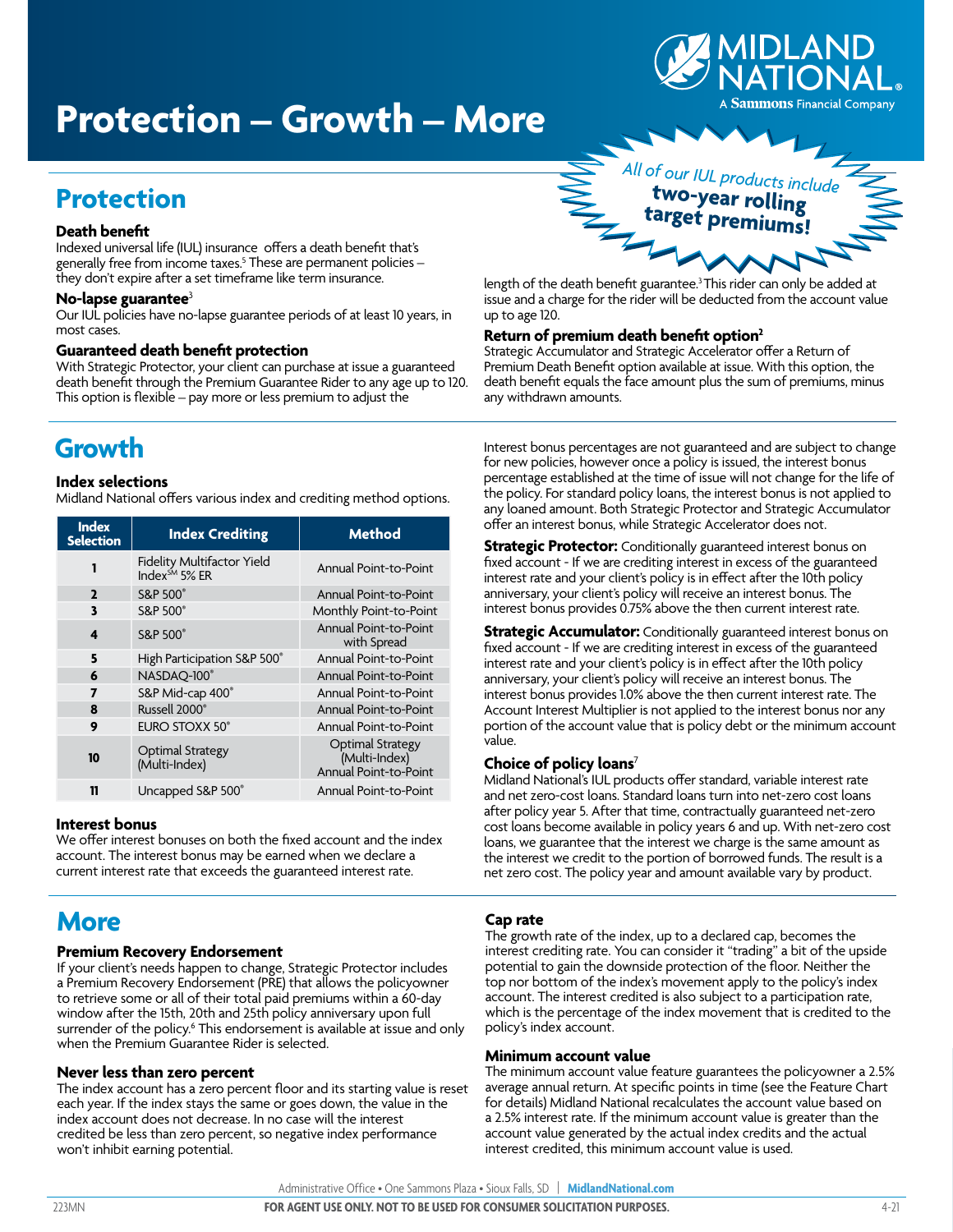|                                                      | <b>Strategic Protector</b>                                                                                                                                                                                                                 |
|------------------------------------------------------|--------------------------------------------------------------------------------------------------------------------------------------------------------------------------------------------------------------------------------------------|
| <b>Target Market</b>                                 | • Long-term death benefit protection<br>• Legacy building<br>• Retirement planning                                                                                                                                                         |
| <b>Underwriting</b><br>Classes/<br><b>Issue Ages</b> | (Age Nearest Birthday)                                                                                                                                                                                                                     |
| <b>Maturity Age</b>                                  | 120, Extended Maturity Feature. No charges or premiums after age 120.                                                                                                                                                                      |
| <b>Minimum Face Amount</b>                           | \$50,000 for issue ages 15 days - 70 years<br>\$100,000 for issue ages 71 - 85 years                                                                                                                                                       |
| <b>Death Benefit Options</b>                         | Level, Increasing                                                                                                                                                                                                                          |
| <b>Banding</b>                                       | Band 1 \$50,000 to \$99,999<br>Band 2 \$100,000 to \$999,999<br>Band 3 \$1,000,000 and above                                                                                                                                               |
| No-Lapse<br><b>Guarantee</b><br>Coverage             | Death benefit guarantees up to maturity can be purchased at issue via the Premium Guarantee Rider.                                                                                                                                         |
| Guaranteed<br><b>Interest Rate</b>                   | 1.5% for Fixed Account<br>Annual floor of 0% for Index Account. Actual credit is based on the performance of the selected indexes, subject to caps and<br>participation rates.                                                             |
| <b>Interest Bonus</b>                                | Interest Bonus on Fixed and Index Accounts                                                                                                                                                                                                 |
| <b>Minimum</b><br><b>Account Value</b>               | 2.5%; Calculated every ten policy years (10, 20, 30), as well as at the time of any policy termination including death, lapse,<br>surrender, or policy maturity.                                                                           |
| <b>Waiver of Surrender</b><br><b>Charge Option</b>   | No                                                                                                                                                                                                                                         |
| <b>Accelerated</b><br><b>Death Benefits</b>          | Critical, Chronic and Terminal Illness                                                                                                                                                                                                     |
| Highlighted<br>Features/Riders                       | • Premium Recovery Endorsement<br>• Accelerated Death Benefit Endorsements for Critical, Chronic and Terminal Illness<br>• Premium Guarantee Rider<br>• Overloan Protection and Protected Death Benefit options are included in the policy |
| Loans                                                | Amount available: Net Cash Surrender Value less estimated monthly deductions and net loan interest for 3 months                                                                                                                            |
| <b>Surrender Charge</b><br>Period                    | 15 years (10 years for issue ages 81+)                                                                                                                                                                                                     |
| <b>Policy Charges</b>                                | <b>Premium Load</b><br><b>Per Policy Expense Charge</b><br>Per \$1,000 Expense Charge (Monthly)<br><b>Percent of Account Value Charge (Annual Charge)</b><br>Applied monthly to the non-loaned Account Value                               |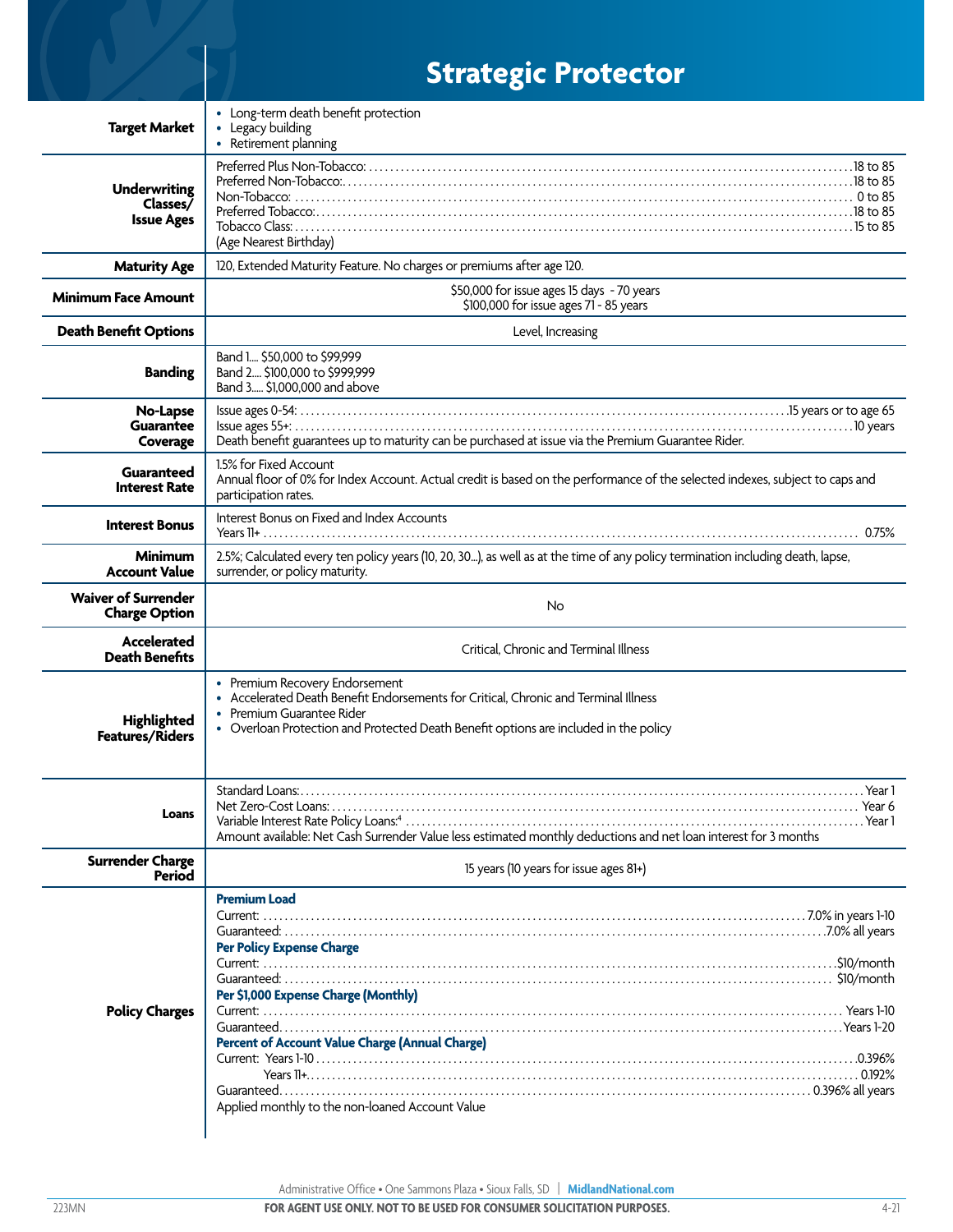|                                                      | <b>Strategic Accumulator</b>                                                                                                                                                                                                                                                                                                                                                         |
|------------------------------------------------------|--------------------------------------------------------------------------------------------------------------------------------------------------------------------------------------------------------------------------------------------------------------------------------------------------------------------------------------------------------------------------------------|
| <b>Target Market</b>                                 | • Strong long-term cash value growth potential<br>• Retirement planning<br>• Cases with a high funding level                                                                                                                                                                                                                                                                         |
| <b>Underwriting</b><br>Classes/<br><b>Issue Ages</b> | (Age Last Birthday)                                                                                                                                                                                                                                                                                                                                                                  |
| <b>Maturity Age</b>                                  | 120, Extended Maturity Feature. No charges or premiums after age 120                                                                                                                                                                                                                                                                                                                 |
| <b>Minimum Face Amount</b>                           | \$50,000 for issue ages 15 days - 70 years<br>\$100,000 for issue ages 71 - 75 years                                                                                                                                                                                                                                                                                                 |
| <b>Death Benefit Options</b>                         | Level, Increasing, Return of Premium                                                                                                                                                                                                                                                                                                                                                 |
| <b>Banding</b>                                       | \$50,000 to \$99,999<br>Band 1:                                                                                                                                                                                                                                                                                                                                                      |
| No-Lapse<br>Guarantee<br>Coverage                    |                                                                                                                                                                                                                                                                                                                                                                                      |
| Guaranteed<br><b>Interest Rate</b>                   | 1.5% for Fixed Account<br>Annual floor of 0% for Index Account. Actual credit is based on the performance of the selected indexes, subject to caps and<br>participation rates.                                                                                                                                                                                                       |
| <b>Interest Bonus</b>                                | Interest Bonus on Fixed and Index Accounts                                                                                                                                                                                                                                                                                                                                           |
| Minimum<br><b>Account Value</b>                      | 2.5%; Calculated every ten policy years (10, 20, 30), as well as at the time of any policy termination including death, lapse,<br>surrender, or policy maturity.                                                                                                                                                                                                                     |
| <b>Waiver of Surrender</b><br><b>Charge Option</b>   | No                                                                                                                                                                                                                                                                                                                                                                                   |
| Accelerated<br><b>Death Benefits</b>                 | Critical, Chronic and Terminal Illness                                                                                                                                                                                                                                                                                                                                               |
| Highlighted<br>Features/Riders                       | • 15% Account Interest Multiplier (years 1-10) on a current basis (10% guaranteed)<br>• 10% Account Interest Multiplier (years 11+) on a guaranteed basis<br>• Return of Premium Death Benefit Option<br>• Accelerated Death Benefit Endorsements for Critical, Chronic and Terminal Illness<br>• Overloan Protection and Protected Death Benefit options are included in the policy |
| Loans                                                | Amount available: Net Cash Surrender Value less estimated monthly deductions and net loan interest for 3 months                                                                                                                                                                                                                                                                      |
| <b>Surrender Charge</b><br>Period                    | 10 years                                                                                                                                                                                                                                                                                                                                                                             |
| <b>Policy Charges</b>                                | <b>Premium Load</b><br><b>Per Policy Expense Charge</b><br>Per \$1,000 Expense Charge (Monthly)<br><b>Percent of Account Value Charge (Annual)</b><br>Applied monthly to the non-loaned Account Value                                                                                                                                                                                |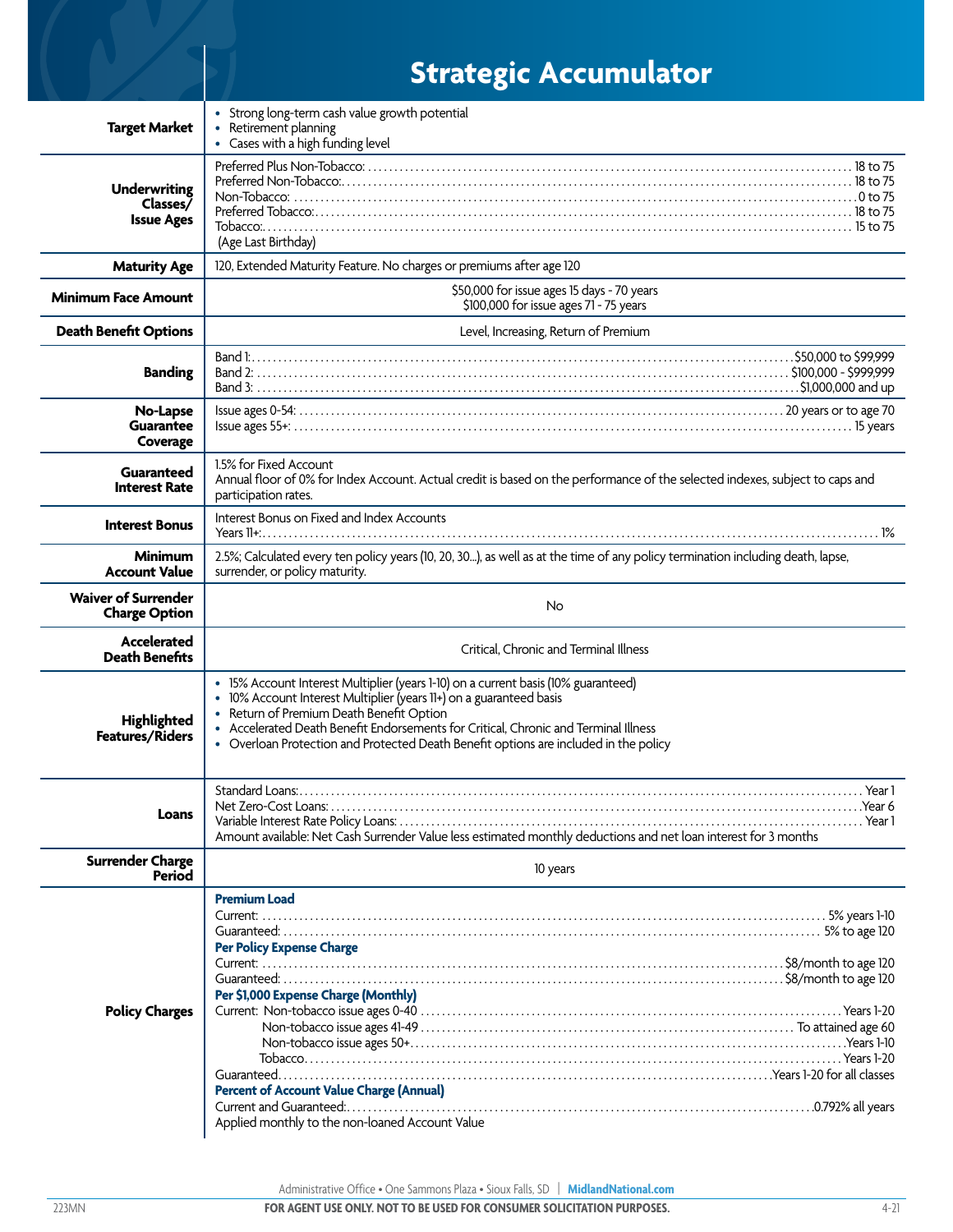|                                               | <b>Strategic Accelerator</b>                                                                                                                                                                                                                                                                                                                           |  |
|-----------------------------------------------|--------------------------------------------------------------------------------------------------------------------------------------------------------------------------------------------------------------------------------------------------------------------------------------------------------------------------------------------------------|--|
| <b>Target Market</b>                          | • Strong early cash value accumulation<br>· Business markets including key employee, buy-sell funding and executive bonus<br>• Cases with a high funding level                                                                                                                                                                                         |  |
| Underwriting<br>Classes/<br><b>Issue Ages</b> | 0 to 80 to 80 to 80 to 80 to 80 to 80 to 80 to 80 to 80 to 80 to 80 to 80 to 80 to 80 to 80 to 80 to 80 to 80 to 80 to 80 to 80 to 80 to 80 to 80 to 80 to 80 to 80 to 80 to 80 to 80 to 80 to 80 to 80 to 80 to 80 to 80 to 8<br>(Age Last Birthday)                                                                                                  |  |
| <b>Maturity Age</b>                           | 120, Extended Maturity Feature. No charges or premiums after age 120.                                                                                                                                                                                                                                                                                  |  |
| <b>Minimum Face Amount</b>                    | \$100,000                                                                                                                                                                                                                                                                                                                                              |  |
| <b>Death Benefit Options</b>                  | Level, Increasing, Return of Premium                                                                                                                                                                                                                                                                                                                   |  |
| <b>Banding</b>                                |                                                                                                                                                                                                                                                                                                                                                        |  |
| No-Lapse<br>Guarantee<br>Coverage             |                                                                                                                                                                                                                                                                                                                                                        |  |
| Guaranteed<br><b>Interest Rate</b>            | 1.5% for Fixed Account<br>Annual floor of 0% for Index Account. Actual credit is based on the performance of the selected indexes, subject to<br>caps and participation rates.                                                                                                                                                                         |  |
| <b>Minimum</b><br><b>Account Value</b>        | 2.5%; Calculated every ten policy years (10, 20, 30), as well as at the time of any policy termination including death,<br>lapse, surrender, or policy maturity.                                                                                                                                                                                       |  |
| <b>Waiver of Surrender Charge</b><br>Option   | Yes                                                                                                                                                                                                                                                                                                                                                    |  |
| <b>Accelerated Death Benefits</b>             | Critical, Chronic and Terminal Illness                                                                                                                                                                                                                                                                                                                 |  |
| Highlighted<br>Features/Riders                | • Zero premium load<br>• Return of Premium Death Benefit Option<br>• Accelerated Death Benefit Endorsements for Critical, Chronic, and Terminal Illness<br>• Waiver of Surrender Charge Option Rider (available for an additional cost depending on issue age and underwriting<br>class) at time of application.<br>• Two-year rolling target premiums |  |
| Loans                                         | Amount available: Net Cash Surrender Value less estimated monthly deductions and net loan interest for 3 months                                                                                                                                                                                                                                        |  |
| <b>Surrender Charge Period</b>                | 10 years                                                                                                                                                                                                                                                                                                                                               |  |
| <b>Policy Charges</b>                         | <b>Premium Load</b><br><b>Per Policy Expense Charge</b><br>Per \$1,000 Expense Charge (Monthly)<br><b>Per Account Value Charge (Annual)</b>                                                                                                                                                                                                            |  |
|                                               | Applied monthly to the non-loaned Account Value                                                                                                                                                                                                                                                                                                        |  |

#### **Accelerated death benefits**

Midland National offers benefits that allow the owner to accelerate a portion of the death benefit should the insured become critically, chronically or terminally ill, subject to eligibility. These benefits are included for no additional premium charge on eligible policies.<sup>8</sup>

#### **Overloan protection**<sup>9</sup>

An ideal benefit for those clients that will use their policy as an income supplement vehicle, the Overloan Protection Benefit will keep the policy from lapsing due to excessive loans, and it will continue to provide death benefit coverage. If elected, the guarantee provided by this benefit may help a client avoid the adverse tax consequences that can result from a policy lapsing due to excessive loans or withdrawals.